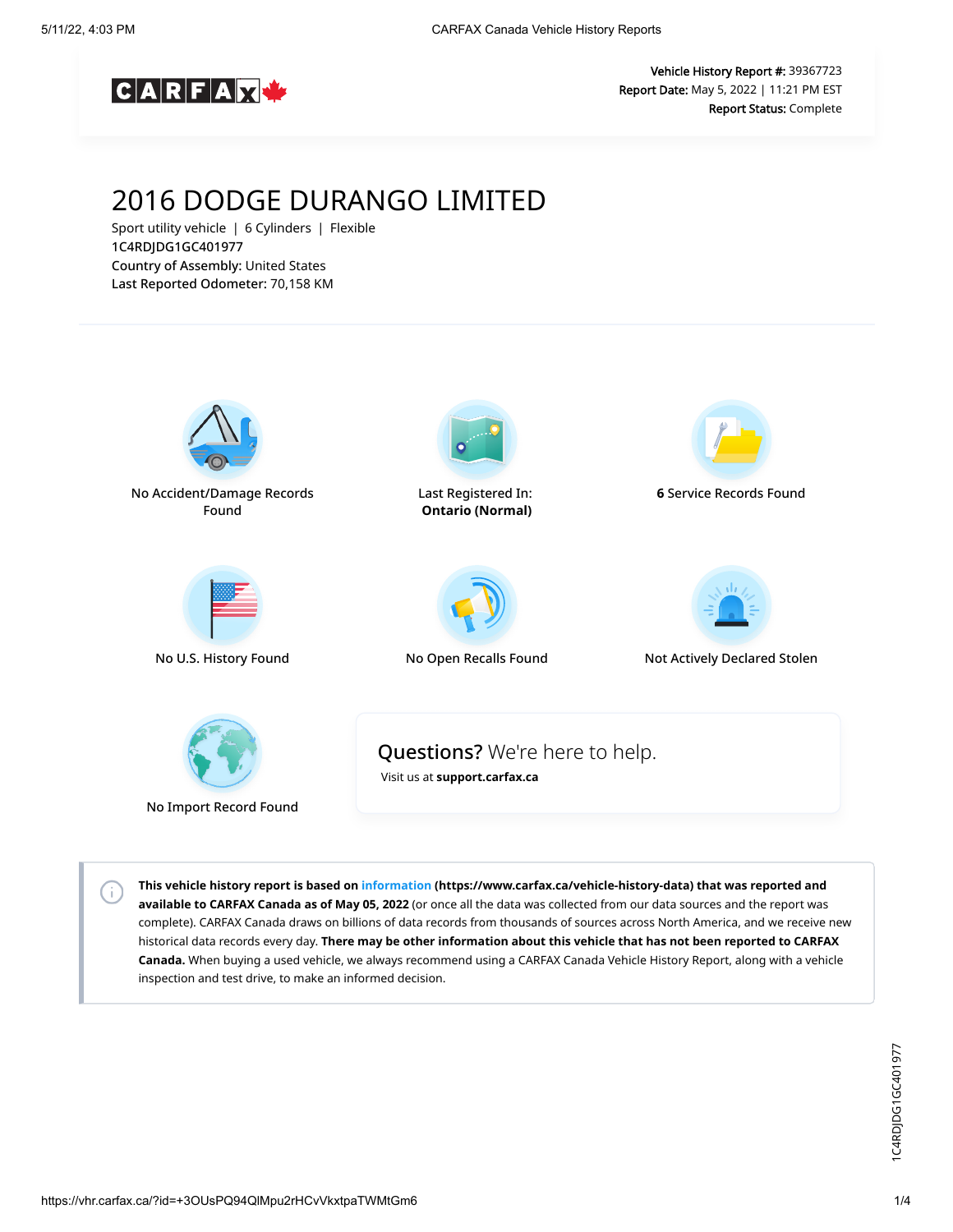# **Vehicle History Report**



There are no accidents/damage reported on this vehicle.

# Registration

This vehicle has been registered in the province of **Ontario** in **Canada** with **Normal** branding.

**We checked for:** Inspection Required, Normal, Non-repairable, Rebuilt, Salvage and Stolen.

#### Service Records

| <b>DATE</b> | <b>ODOMETER</b> | <b>SOURCE</b>                                             | <b>DETAILS</b>                                                                                                                     |
|-------------|-----------------|-----------------------------------------------------------|------------------------------------------------------------------------------------------------------------------------------------|
| 2016 Jul 15 | 7.755 KM        | Islington Chrysler<br>Etobicoke, Ontario, Canada          | <b>Vehicle serviced</b><br>Tires rotated<br>Oil and filter changed                                                                 |
| 2017 Jan 6  | 14,573 KM       | Barrie Chrysler Dodge Jeep Ram<br>Barrie, Ontario, Canada | Vehicle serviced                                                                                                                   |
| 2020 Jun 18 | 49,890 KM       | <b>WOODSTOCK CHRYSLER</b><br>Woodstock, Ontario, Canada   | Vehicle serviced<br>Fluids checked<br>Oil and filter changed<br>Tire(s) balanced<br>Tire(s) mounted                                |
| 2020 Nov 11 |                 | <b>WOODSTOCK CHRYSLER</b><br>Woodstock, Ontario, Canada   | Vehicle serviced<br><b>Brakes checked</b><br>Cabin air filter checked<br>Fluids checked<br>Oil and filter changed<br>Tires rotated |
| 2021 Oct 20 | 70,158 KM       | Redline Automotive<br>Scarborough, Ontario, Canada        | <b>Vehicle serviced</b><br>Tire pressure sensor replaced                                                                           |
| 2022 Feb 19 |                 | Aryan Auto<br>Scarborough, Ontario, Canada                | Vehicle serviced<br>Drive belt tensioner replaced<br>Serpentine belt replaced<br>٠<br>Oil and filter changed                       |

## Open Recalls

 No safety recall information available as of the date/time that this report was generated. For additional safety recall information and nonsafety related recall campaigns, please contact DODGE or visit **[Dodge's website.](https://www.mopar.com/en-ca/my-vehicle/recalls/search.html)**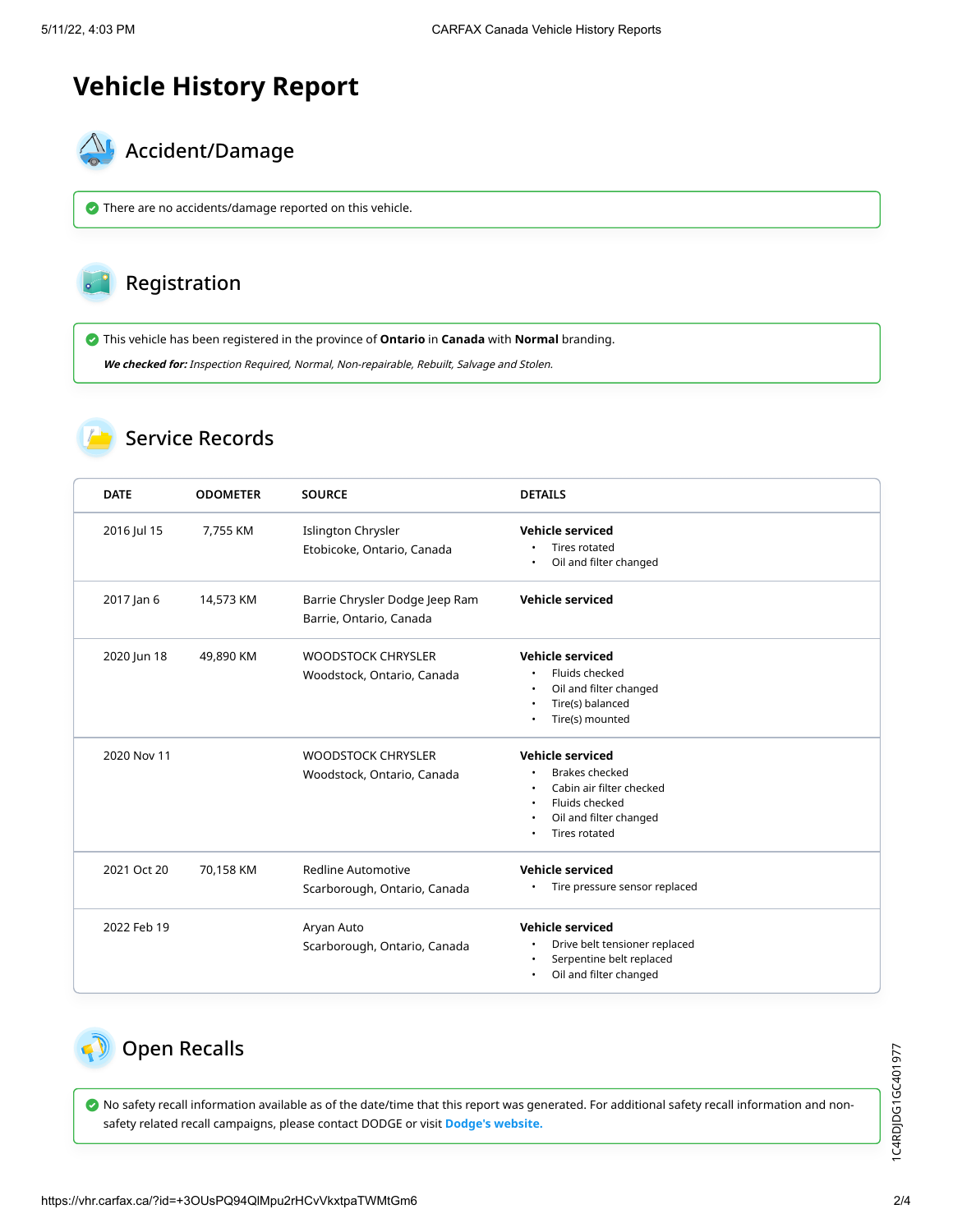

### Stolen Vehicle Check

This vehicle is not actively declared stolen.

# Detailed History

| <b>DATE</b> | <b>ODOMETER</b> | <b>SOURCE</b>                                                | <b>RECORD TYPE</b> | <b>DETAILS</b>                                                                |
|-------------|-----------------|--------------------------------------------------------------|--------------------|-------------------------------------------------------------------------------|
| 2016 Apr 14 |                 | Motor Vehicle Dept.<br>Ontario, Canada                       | Canadian Renewal   | Registration Issued or Renewed<br>First Owner Reported<br>Previous Use: Fleet |
| 2016 Jul 15 | 7,755 KM        | Islington Chrysler<br>Etobicoke, Ontario, Canada             | Service Record     | Vehicle serviced                                                              |
| 2017 Jan 6  | 14,573 KM       | Barrie Chrysler Dodge Jeep<br>Ram<br>Barrie, Ontario, Canada | Service Record     | Vehicle serviced                                                              |
| 2017 Feb 28 | 14,590 KM       | <b>Auto Auction</b><br>Innisfil, Ontario, Canada             |                    | Auction Announcement REPORTED AT AUTO AUCTION                                 |
| 2017 Jun 24 | 14,673 KM       | <b>Independent Source</b><br>Toronto, Ontario, Canada        | Odometer reading   |                                                                               |
| 2017 Jul 5  | 15,432 KM       | <b>Independent Source</b><br>Toronto, Ontario, Canada        | Odometer reading   |                                                                               |
| 2017 Oct 12 |                 | Motor Vehicle Dept.<br>Ontario, Canada                       | Canadian Renewal   | Registration Issued or Renewed<br>Previous Use: Personal                      |
| 2018 Oct 12 |                 | Motor Vehicle Dept.<br>Ontario, Canada                       | Canadian Renewal   | Registration Issued or Renewed<br>Previous Use: Personal                      |
| 2019 Nov 23 |                 | Motor Vehicle Dept.<br>Ontario, Canada                       | Canadian Renewal   | Registration Issued or Renewed<br>Previous Use: Personal                      |
| 2020 Jun 18 | 49,890 KM       | <b>WOODSTOCK CHRYSLER</b><br>Woodstock, Ontario, Canada      | Service Record     | Vehicle serviced                                                              |
| 2020 Oct 28 |                 | Motor Vehicle Dept.<br>Ontario, Canada                       | Canadian Renewal   | Registration Issued or Renewed<br>Previous Use: Personal                      |
| 2020 Nov 11 |                 | <b>WOODSTOCK CHRYSLER</b><br>Woodstock, Ontario, Canada      | Service Record     | Vehicle serviced                                                              |
| 2021 Feb 16 |                 | Motor Vehicle Dept.<br>Ontario, Canada                       | Canadian Renewal   | Registration Issued or Renewed<br>Previous Use: Personal                      |
| 2021 Feb 21 | 65,700 KM       | <b>Independent Source</b><br>Woodstock, Ontario, Canada      | Odometer reading   |                                                                               |
| 2021 Mar 4  |                 | Motor Vehicle Dept.<br>Ontario, Canada                       | Canadian Renewal   | New Owner Reported                                                            |